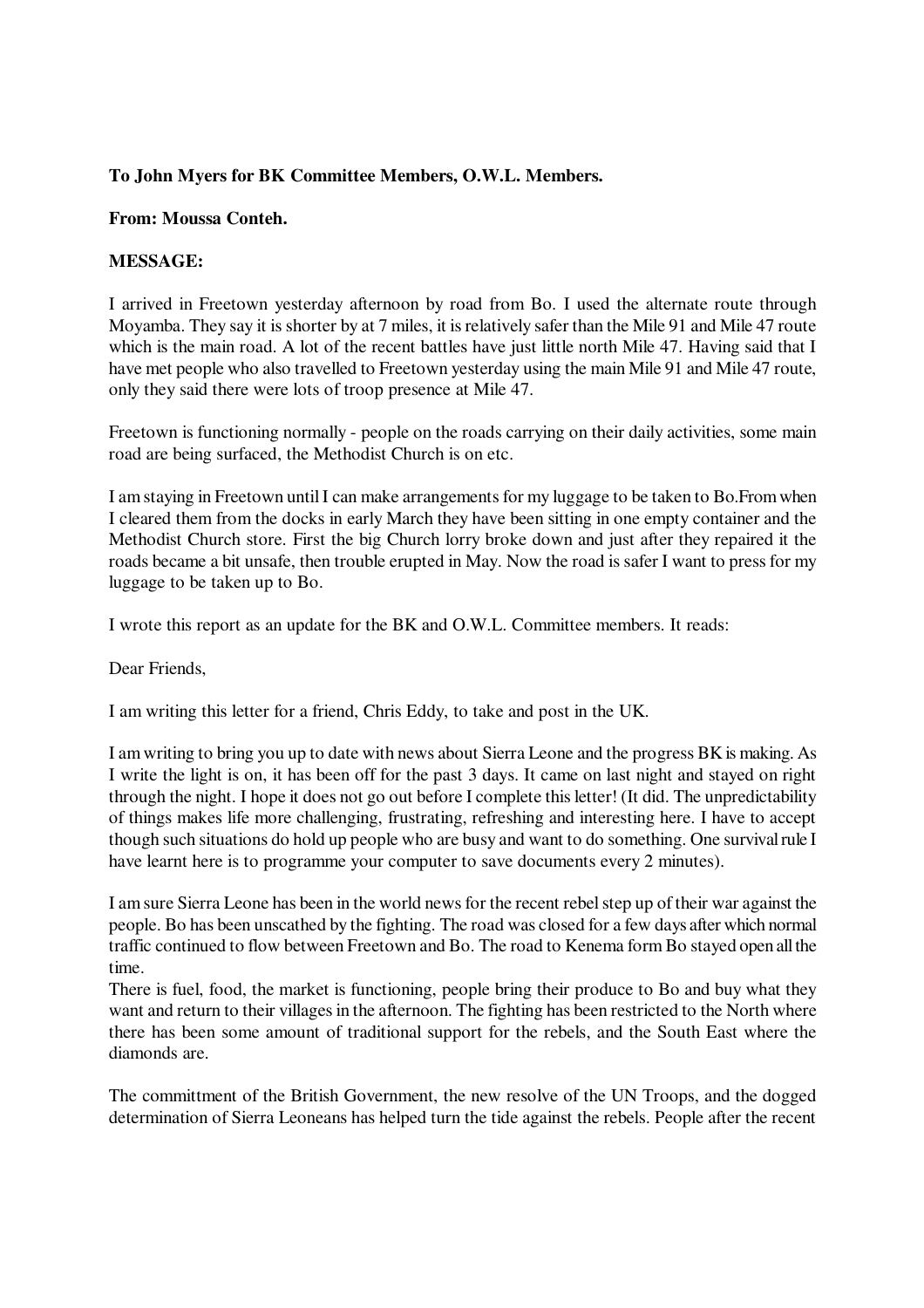abduction of the UN Peace Keepers are skeptical of their presence, mandate and ability. The Peace Keepers are working hard to win back peoples confidence.

I am still adjusting to life in Sierra Leone. There is only one small Bank in Bo, the Sierra Leone Commercial Bank, but along the Bank are cartels that transact money business. I feed on both as when necessary. The national currency, the Leone seems to be appreciating but the effects of of that appreciation is not being felt in the shops and the market. The exchange rate when I checked yesterday was Le 2050 to the British pound.

I have managed to set up a working office in Bo and in Freetown, although they are working under capacity. Michael Moss asked me to tell you he is very willing to play the role of courrier!

The Liaison Office is in place and will play the same role as Michael. Michael is going up to work at Bunumbu Press. He and I will alternate travelling to Freetown.

I am in the process of installing the phone line that runs into the Liaison Office. I have to look for technician to do it.

I am also trying to organise the transportation of my luggage from Freetown to Bo. They have been sitting here in Freetown since I cleared them from the Docks in Freetown. The problem has been alternating between looking for spare parts to do some major maintenance on the Methodist Church lorry and insecurity of the roads following the May rebel incidence in Freetown. When my luggage arrived at the Docks in Freetown the Customs Authorities wanted to inspect them and after the inspection they just threw the things back into the contact in a very disorganised way. We took the things to the Methodist Church Compound on Kingharman Road. We had to transfer the luggage from the Customs container to a container I had been offered by the Church. As we were doing this a large crowd of youths descended on us and they were bent on looting anything they could lay hands on. We managed to secure most of the stuff, thanks to Michael Moss and few colleagues who work for the Church. So everything is in disorder. I have managed to set up one computer in Bo, that is up and running. I have managed to locate one computer and screen for the Freetown Office. We use a friends keyboard and Michael Moss' printer. I am looking forward to receiving my luggage in Bo so I can sort things out. The fax/phone is in the luggage jumble!

I have managed to put together a **Games & Sports Committee** to help run the affairs of BK. I have invested the Committee with enough powers to take up full responsibility for BK. I do not want it to be a "Moussa Conteh" affair. I am a member of the committee but with only one vote! The Board is still to be formed.

The Committee has just recently organised the first BK sporting activity - a mini marathon. It was a huge success. We put in our very best to ensure our first activity made a positive impact, and it did. We now want to do the same activity every year. Probably next year we want to invite Kenema, Freetown and Makeni to take part.

The report is below this letter. I am trying to establish a reliable local funding base for BK's activities. I am trying to run after the operational NGOs/Aid Agencies in Freetown and Bo for substantial funding. The recent spate of fighting has not helped BK's efforts to establish itself but we will persevere.

The staff I have in place now are: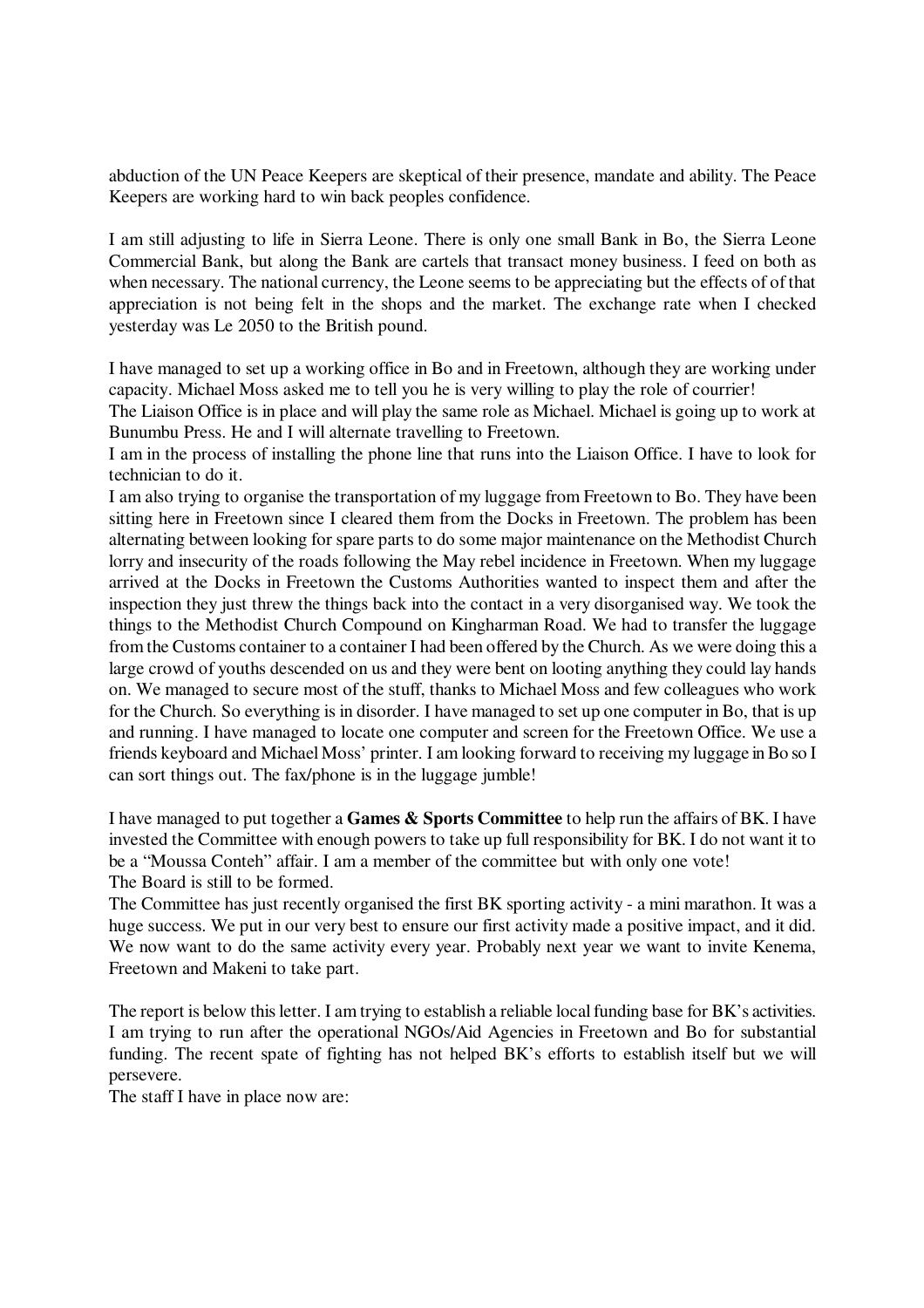|                          | Liaison Officer        |
|--------------------------|------------------------|
|                          | Assistant Co-ordinator |
| $\overline{\phantom{a}}$ | Administrative Officer |
| $\sim$                   | Driver                 |
|                          |                        |

The friend I had in mind for the Assisant Co-ordinator post, Charles Hubbard, could not join me because he found alternative employment. When we start playing tennis he may likely give us his sevices. I am very pleased and satisfied with the performance of the staff I have. Their full employment will have to be approved by the Board when it is set up.

The story of my tipper is still rolling on. I bought the tipper in 1992 as a private investment for when returned to Sierra Leone. The tipper is an ex MOD vehicle. After the rebel attack on Freetown in January 1999 the UN placed an arms embargo on Sierra Leone. When I tried to ship the tipper out to Sierra Leone in February 2000 it got seized a the Tilbury Docks. I have made an appeal and the matter is with the Dti to consider to issue me an export licence.

I am here and I am here to stay to establish BK. There is no threat to my life and activities. I have managed to establish a presence here and would like stay.

Thanks for all your support without which BK would have come this far. Please extend my gratitude to the youth who want to do some fundraising to support BK. We took some pictures of the mini marathon race. I will send some of them to you when next I see someone coming to the UK. In the not too distant future I would like to e-mail all these to you!

If no satisfactory progress has been made about my tipper vehicle I would like to come over in early January to see if I can sort it out. I will stay in touch.

Your friend,

Moussa Conteh.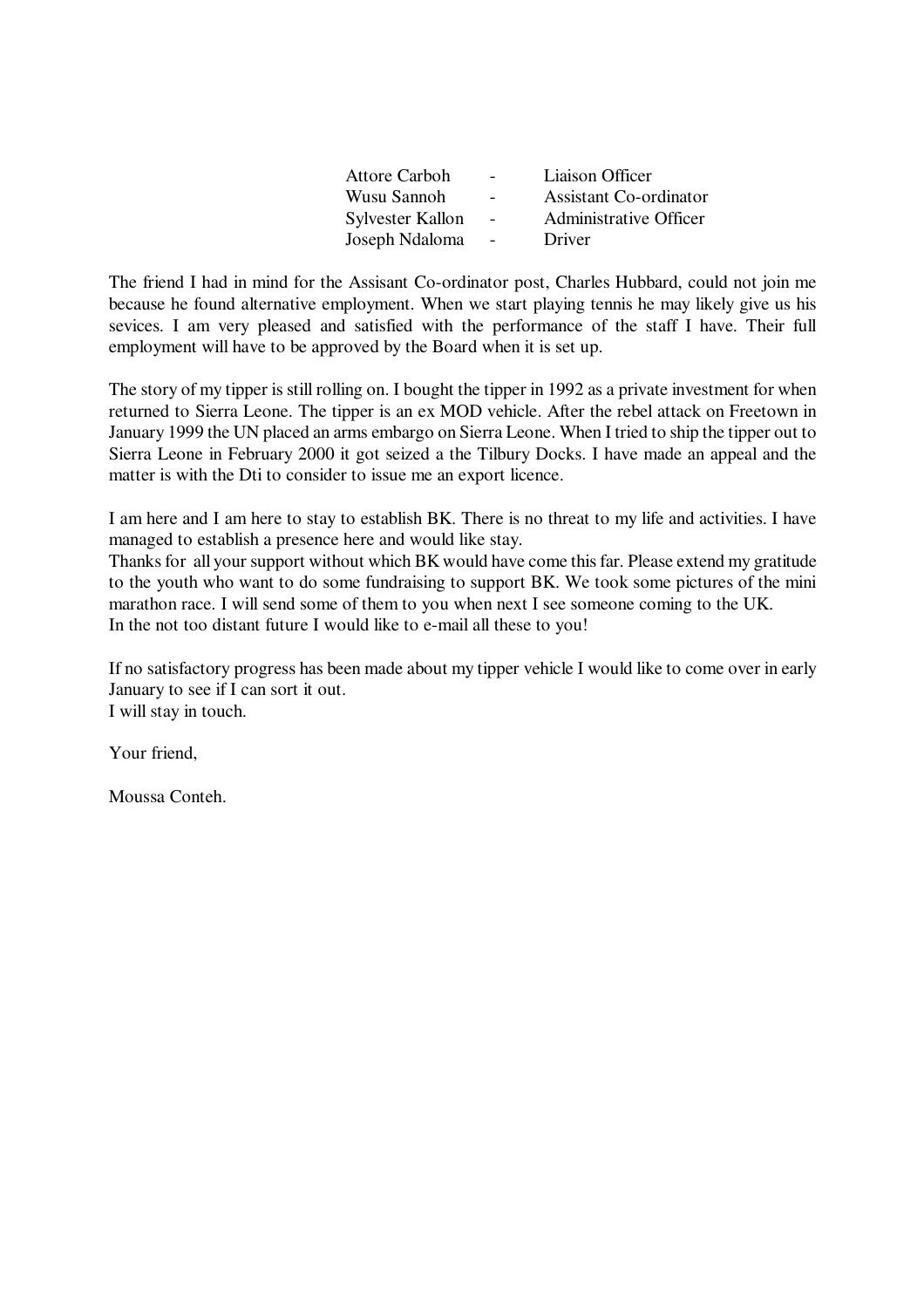## **NARRATIVE REPORT OF THE BO KOLSEUM FIRST 'MINI MARATHON EVENT.**

This was the first of its kind to be held in Bo. We have made plans to run this event every year! It drew lots of people to the streets to cheer the runners as thy came past.

A lot of work was done in preparation for this event. There was no blue print to look at.We were quite nervous especially as the date for the event drew near.

The Games & Sports Committee discussed every point from the concept of the event, down to the final details of the route. We measured two routes - one for the men and the other for the women. The route for the men was **14.6 km** and the route for the women was **8 km.**

We got permits from UNAMSIL, the Police and Civil Defence Force, (the Kamajors). We got support from the Sierra Leone Red Cross Society, the Medical Research Centre, One Worl Link, the local radio station, KISS 104 FM and some local donors.

The day was set for **Saturday, 10th. June 2000**. The race was to start at 8am but we pushed the starting time to 9am because of a heavy downpour of rain. The morning was promising with bright sunshine. Gradually the sky turned turned heavy with rain clouds. We wihsed it away but it stayed and from it came the down pour. It was good for the athletes we were worried about the judges being at their checkpoints. The athletes spent time warming up for the start of the event. We had 3 vehicles covering the routes - Red Cross, the BK Landrover, and the MRC Ambulance. The radio station covered the event from start to finish. At the Coronation Field where the races finished the radio station did a live coverage.

A happy band of cyclists with their horns blarring voluntarily rode ahead of the runners . The event was run in a shorter time than we expected. Most of the athletes had spare energy and they could have given us a 'lap of honour'.

Our next focus is football and volley ball. Now we have a good reputation the activities of BK will take off well.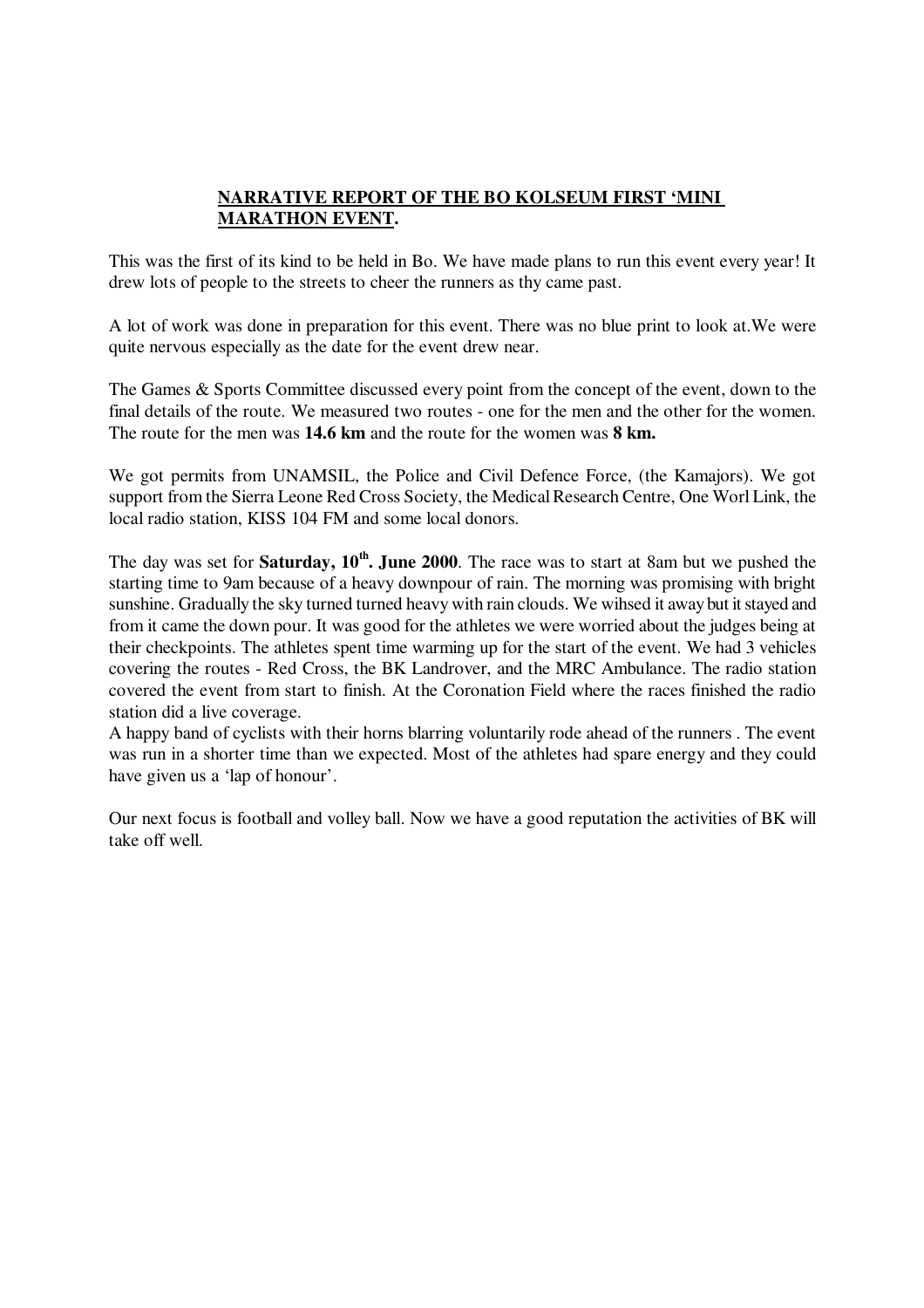# **BK 'MINI MARATHON FINANCIAL STATEMENT.**

| <b>CASH INCOME:</b>        |                        | <b>EXPENDITURE:</b>   |             |
|----------------------------|------------------------|-----------------------|-------------|
| Rodney Michael             | Le 150,000             | <b>Cash Prizes</b>    | Le 290,000  |
| <b>Francess Fortune</b>    | Le 150,000             | <b>Article Prizes</b> | Le 80,000   |
| Mike Downham               | Le 100,000             | Publicity             | Le 195,000  |
| Alhaji Mohamed<br>Shuman   | Le 25,000              | Stationery            | Le 14,000   |
| Hajj Fawaz                 | Le 50,000              | Fuel                  | Le 86,000   |
| A. W. Jarret               | Le 25,000              | Refreshments          | Le 65,000   |
| Black & WhiteLe 20,000     | <b>Tips</b>            |                       | Le 25,000   |
| Shaway Gem Centre Le75,000 |                        | Security              | Le $6,000$  |
| BK                         | Le290,000              | Misc. Exp.            | Le124,000** |
| Pius George                | A crate of soft drinks |                       |             |
| <b>Total</b>               | Le 885,000             |                       | Le 885,000  |

## **Misc. Exp. Breakdown:**

| Pictures           | Le 102,500                                                       |
|--------------------|------------------------------------------------------------------|
| <b>Batteries</b>   | Le $6,000$ (Megaphone)                                           |
| <b>Safety Pins</b> | Le 5,500 (attaching numbers to runners vests)                    |
|                    | Plastic bags Le 10,000 (holding water at checkpoint for runners) |